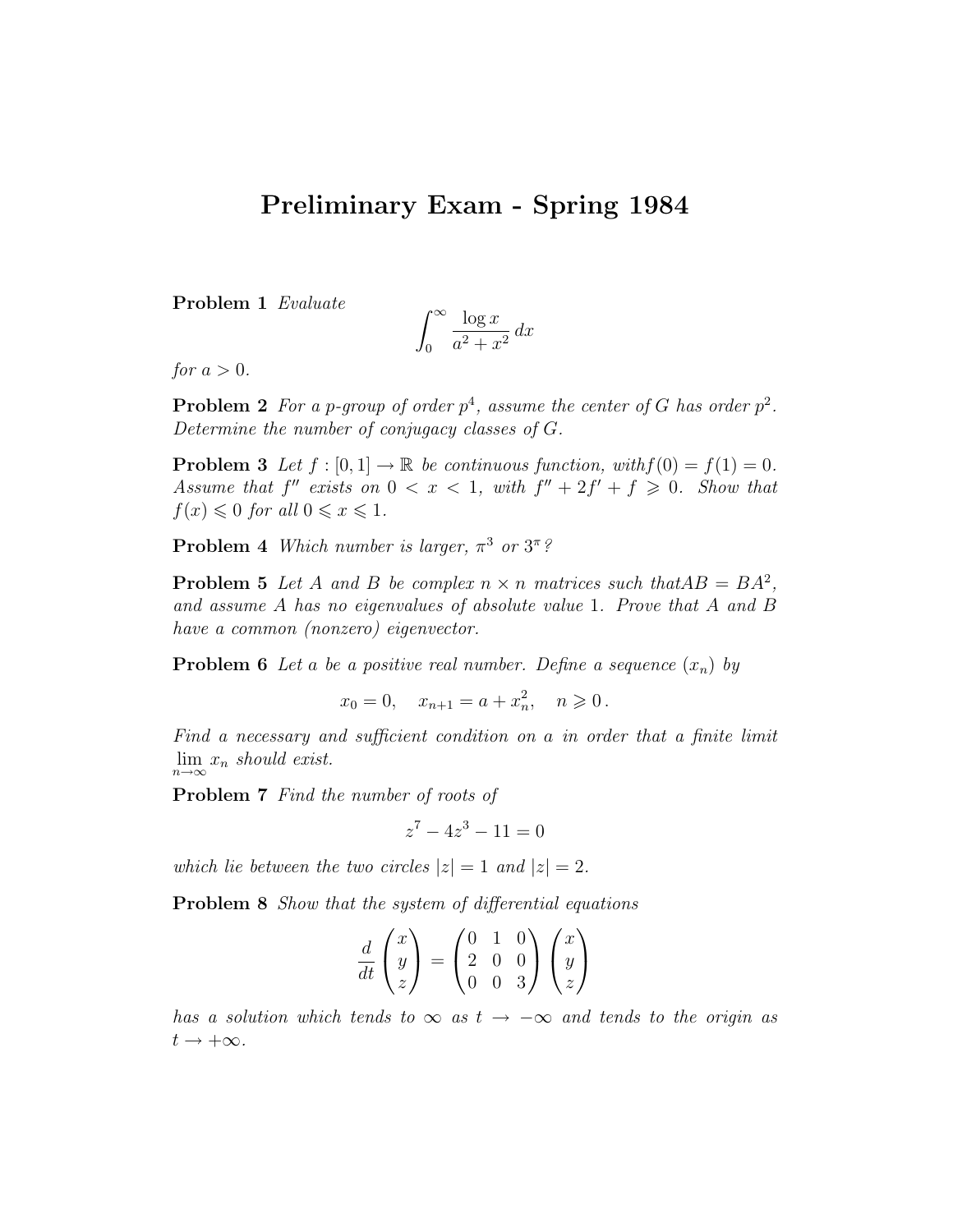**Problem 9** Let A be a real  $m \times n$  matrix with rational entries and let b be an m-tuple of rational numbers. Assume that the system of equations  $Ax = b$ has a solution x in complex n-space  $\mathbb{C}^n$ . Show that the equation has a solution vector with rational components, or give a counterexample.

**Problem 10** Let R be a principal ideal domain and let  $\mathfrak{I}$  and  $\mathfrak{J}$  be nonzero ideals in R. Show that  $\mathfrak{I} \mathfrak{J} = \mathfrak{I} \cap \mathfrak{J}$  if and only if  $\mathfrak{I} + \mathfrak{J} = R$ .

Problem 11 Prove the following statement or supply a counterexample: If A and B are real  $n \times n$  matrices which are similar over  $\mathbb C$ , then A and B are similar over R.

Problem 12 Consider the equation

$$
\frac{dy}{dx} = y - \sin y.
$$

Show that there is an  $\varepsilon > 0$  such that if  $|y_0| < \varepsilon$ , then the solution  $y = f(x)$ with  $f(0) = y_0$  satisfies

$$
\lim_{x \to -\infty} f(x) = 0.
$$

**Problem 13** Let I be an open interval in  $\mathbb{R}$  containing zero. Assume that  $f'$  exists on a neighborhood of zero and  $f''(0)$  exists. Show that

$$
f(x) = f(0) + f'(0)\sin x + \frac{1}{2}f''(0)\sin^2 x + o(x^2)
$$

( $o(x^2)$  denotes a quantity such that  $\frac{o(x^2)}{2}$  $\frac{x^{2}}{x^{2}} \rightarrow 0$  as  $x \rightarrow 0$ ).

**Problem 14** Let **F** be a field and let X be a finite set. Let  $R(X, \mathbf{F})$  be the ring of all functions from X to  $\mathbf{F}$ , endowed with the pointwise operations. What are the maximal ideals of  $R(X, F)$ ?

Problem 15 Let F be a continuous complex valued function on the interval  $[0, 1]$ . Let

$$
f(z) = \int_0^1 \frac{F(t)}{t - z} dt,
$$

for z a complex number not in  $[0, 1]$ .